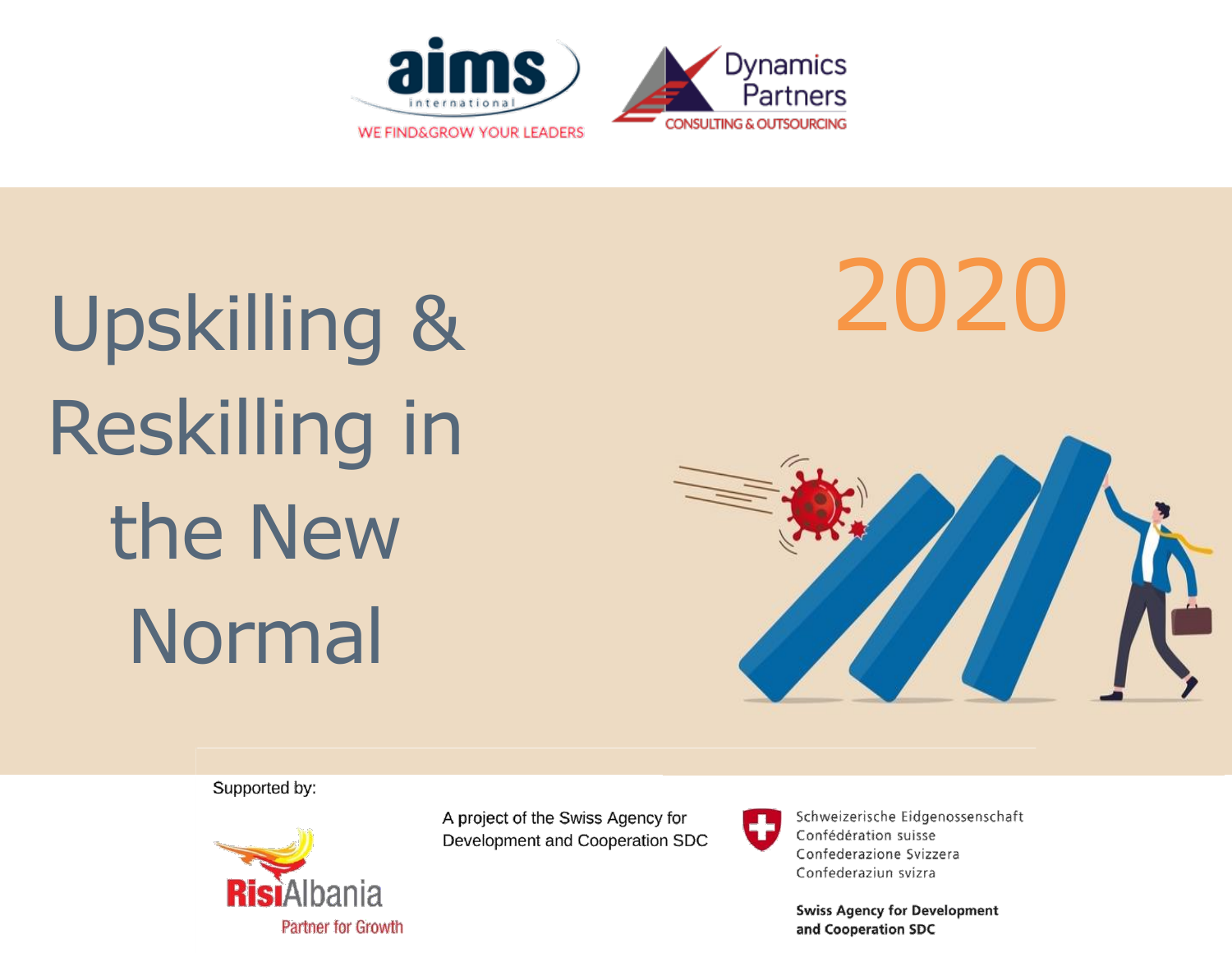## Contents

| Most required skills during the Pandemic -- |  |
|---------------------------------------------|--|
|                                             |  |
|                                             |  |
|                                             |  |
|                                             |  |
|                                             |  |
|                                             |  |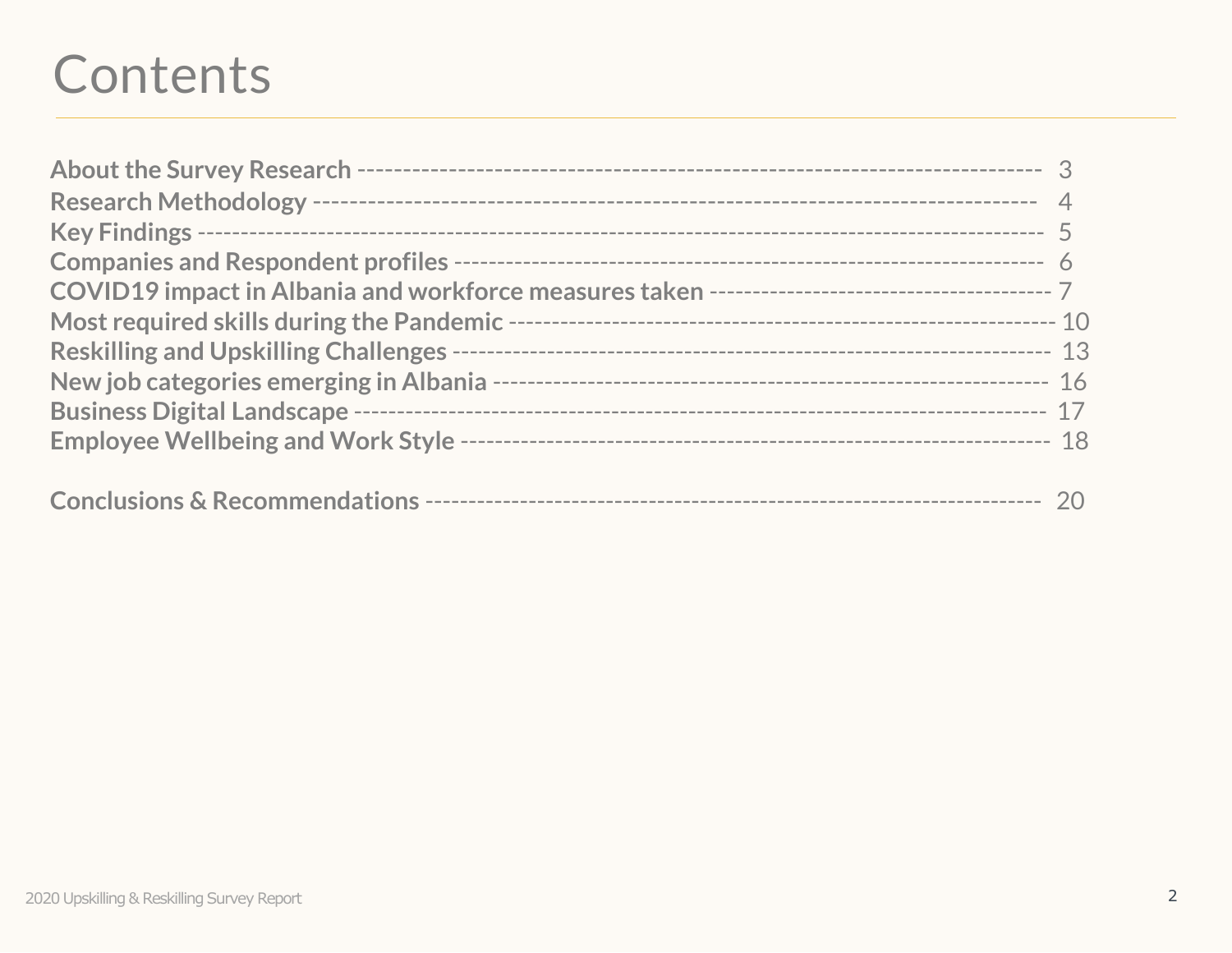## About the survey research

This is the first survey run in Albania with focus on COVID-19 impact in workforce. Conducted during December 2020, this study from **Dynamics Partners,** supported by **RISI Albania** explores the current workforce needs in upskilling and reskilling\* and sets out a roadmap for the future.

**Participants of this survey are** on the frontlines of business decision-making regarding human capital with highly valid data to create a clearer picture of both the current situation and the outlook for jobs and skills.

**Industries**: the report provides in-depth information about 6 industry groups with the highest employability potential for young people in Albania namely: Business Process Outsourcing (BPO); Banking/Financial Services; Software Development/IT Solutions; Marketing/Digital/Web; Retail/Trade/ Real Estate, Hospitality/Tourism and other.

It also outlines a series of practical recommendations on how business leaders can make the right strategic plans regarding human capital.

### *\*Definitions*

*Upskilling - the process of learning or teaching additional / more advanced skills. Reskilling - the process of learning or teaching new skills in order to do a different job.* This research report aims to shed light on:

- $\Box$  Organizations awareness on their employee's skills gap
- $\Box$  New roles that are emerging
- ❑ Importance of an effective employee development program
- ❑ Measures taken to support employees' work-life balance

**The initiators** for this survey are Dynamics Partners Team and AIMS Albania Team.





*Disclaimer: This material has been prepared by AIMS International Albania and Dynamics Partners, with the support of RisiAlbania. The views and conclusions contained here do not necessarily reflect those of the Swiss Government or the Swiss Agency for Development and Cooperation SDC.*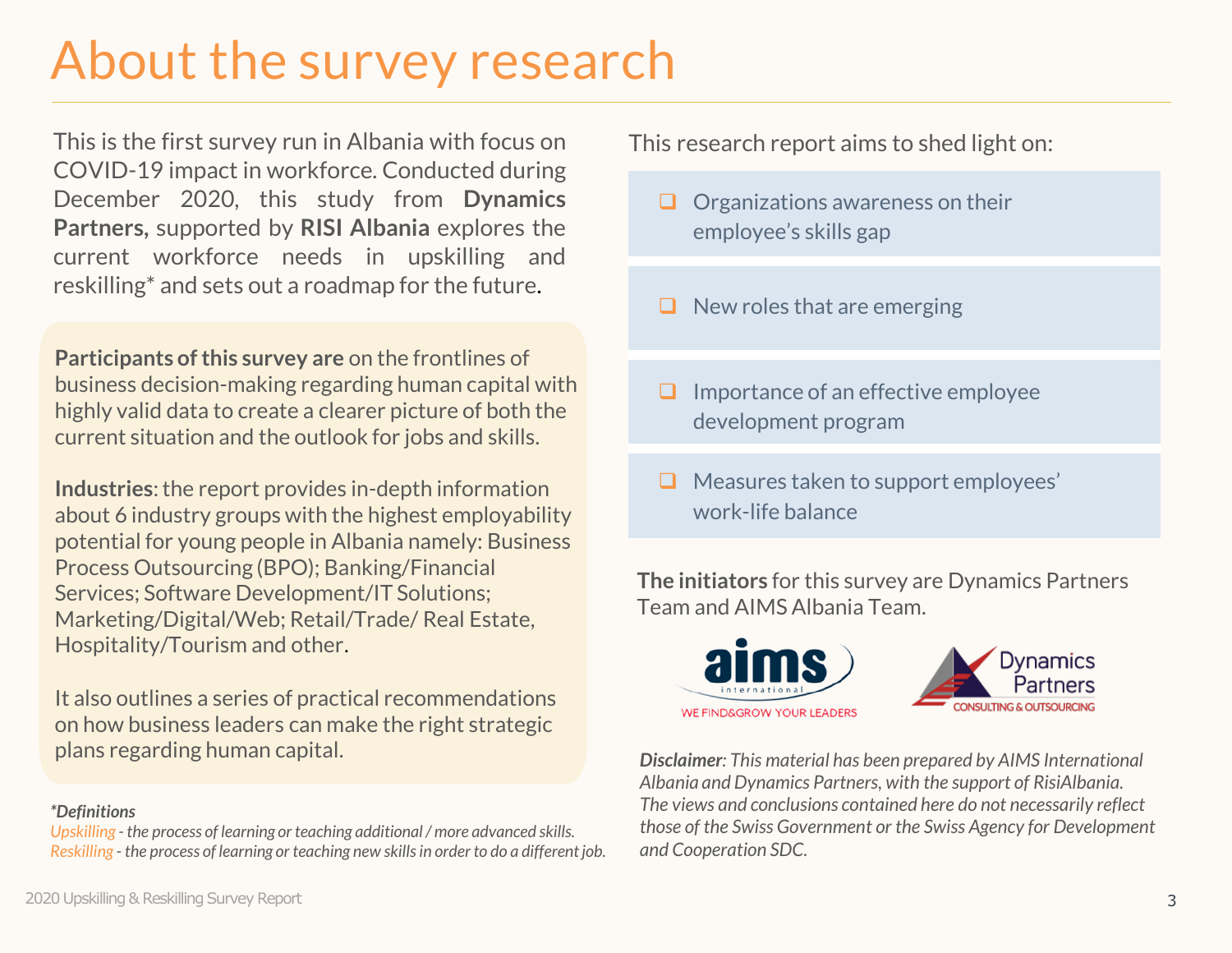## Research Methodology

**The research report is based on** the results of the "Workforce Upskilling & Reskilling Needs in the New Normal" survey, a unique source of information that gathers the insights from various industries in Albania on the changing nature of skills, jobs, and work. A qualitative and quantitative methodology has been applied:

#### ❑ **Survey Design**

#### **Methodology**-quantitative survey

**Questions-** 47 closed questions-general and industry related **Companies** -SMEs and Large Companies in Albania **Industries** - Carefully selected companies from different industries, from those negatively affected by pandemic to those flourishing in crise. Industries include: Business Process Outsourcing (BPO), Financial Services, ICT, Marketing, Retail, Trade, Hospitality and other. **Target group-** We aimed to invite participants who have some or full influence on budget decisions at organizations. Our survey aggregates the views of, chief executives, general managers, human resources executives, and experts, line

and project managers.

**Sample** -1160 respondents were invited to take the survey. Successful surveyed 174 participants.

**Language** -English and Albanian

BPO sector includes services other than Software & ICT, except companies with multiple service lines.

### ❑ **Survey Distribution**

**Distribution**- Online self-fulfilled questionnaire, sent by email

**Fieldwork dates-** 3-17 December.

**List of companies-** This information is acquired from Dynamics Partners' database, AIMS International clients and collaborators, job boards, LinkedIn, etc.

### ❑ **Phone Interviews**

**Methodology** -qualitative **Questions** -open questions **Method used** - phone interview **Target group** - Only those companies who have hired externally during the pandemic. The aim of this information is to identify job positions filled through graduate/junior external hiring during the pandemic. **Fieldwork dates -** Follow up calls have been during 10-18 December.

### ❑ **Data Analysis**

Percentages, Averages, Crosstabulations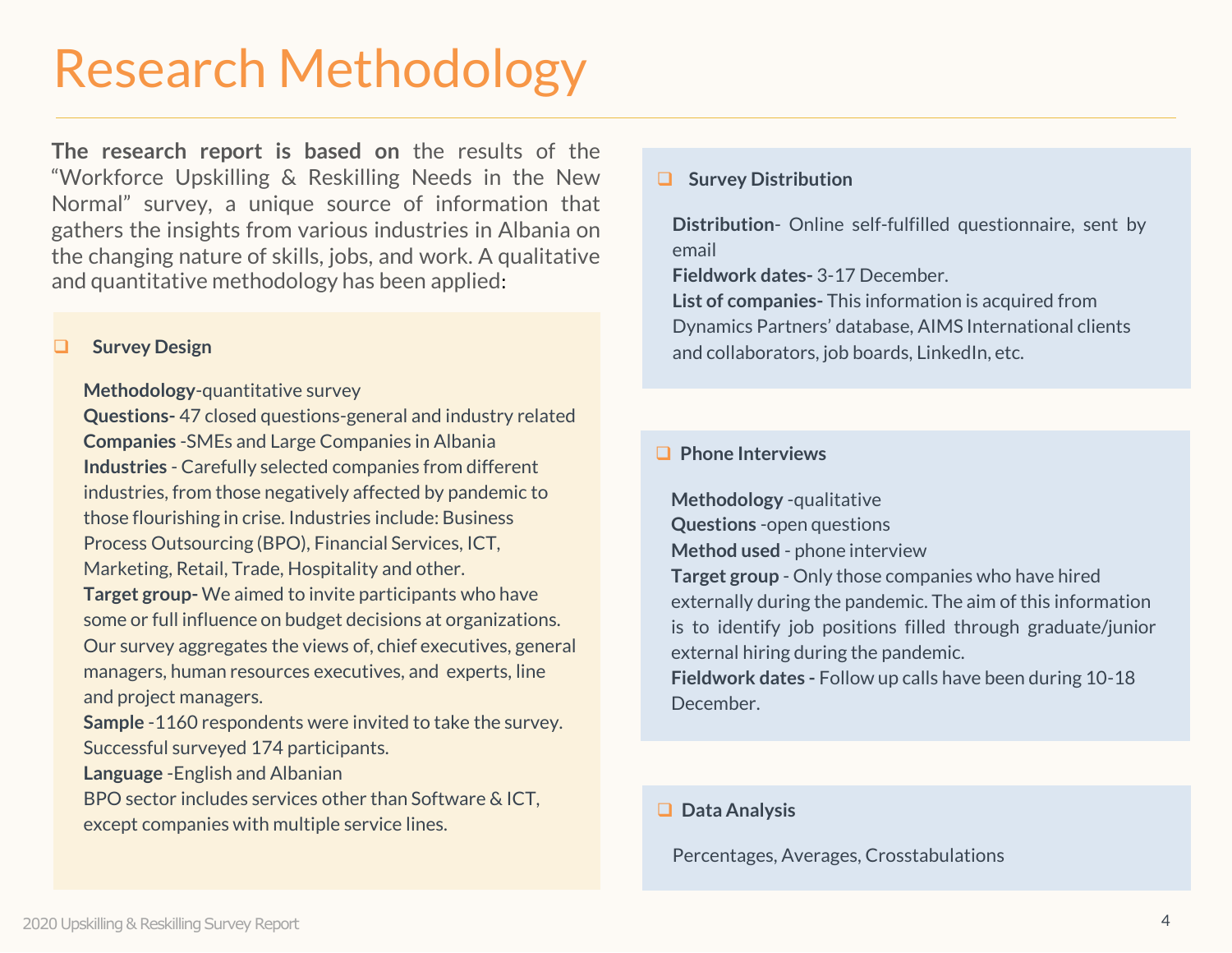## Key Findings

▪**The rapid pace of business and technological changes during pandemic, have put upskilling/ reskilling programs in the center of all industries in Albania**. To sustain their business, mobilizing internal talent was identified as most effective solution, with 44 % of participants claiming that planed upskilling their workforce, and third of them (32 %) reskilling. Nearly 42 % of them are increasing their Learning & Development budget for the following year to develop key workforce skills for the future as per business priorities.

### ▪**Upskilling and Reskilling measures differ per industry group**, with

Banking/Financial at the highest rate of (59%) and the reskilling highest rate (48%) in Hospitality/Tourism and Retail/Trade

▪**The most important skills needed to develop ,** during pandemic for managers and seniors are adaptability/ resilience and communication/ collaboration. For graduate level, the most important skills are customer focus and team spirit.

- **Trends indicate that remote working is here to stay**. More than half of the companies (51 %) are embracing a hybrid working style and 16.5 % are operating full remote. The challenge ahead for L&D is to precisely identify workforce skills needed and design effective upskilling programs.
- **Unsurprisingly, most businesses in Albania have invested in digital transformation**. Some had started prior pandemics (Banking, BPO, ICT) but for some others the pandemics has just accelerated. The investment in digital transformation is also reflected in workforce upskilling (54%) of Software & ICT sector to cope with the demand increase. However, 40% of respondents claim that managers lack digital skills and needed to develop during the pandemic.
- **More than a third of businesses surveyed had no impact by Covid-19**. This is clearly reflected in workforce, where 43% claimed no changes in their workforce and is also sector related

▪ **Hospitality/tourism has been the most negatively affected industry by Covid-**

**19**. Reducing workforce temporally (72%), organizational restructuring (56%) and reskilling staff to do different jobs (48%), were the most effective measures taken to support their employee and business during pandemic. However, quarter of executives are still in uncertainty about human capital measures to sustain the future of business.

■ **BPO sector had the highest rate of external hiring during the pandemic**. Job positions, remote (50%) were mainly for graduates/juniors. This is very important pinpoint for students to identify available jobs in the market, when recruiting is in freezing mode. Also, BPO represents a huge employment opportunity due to the highest rate of export of services (73%) and new emerging competitive services.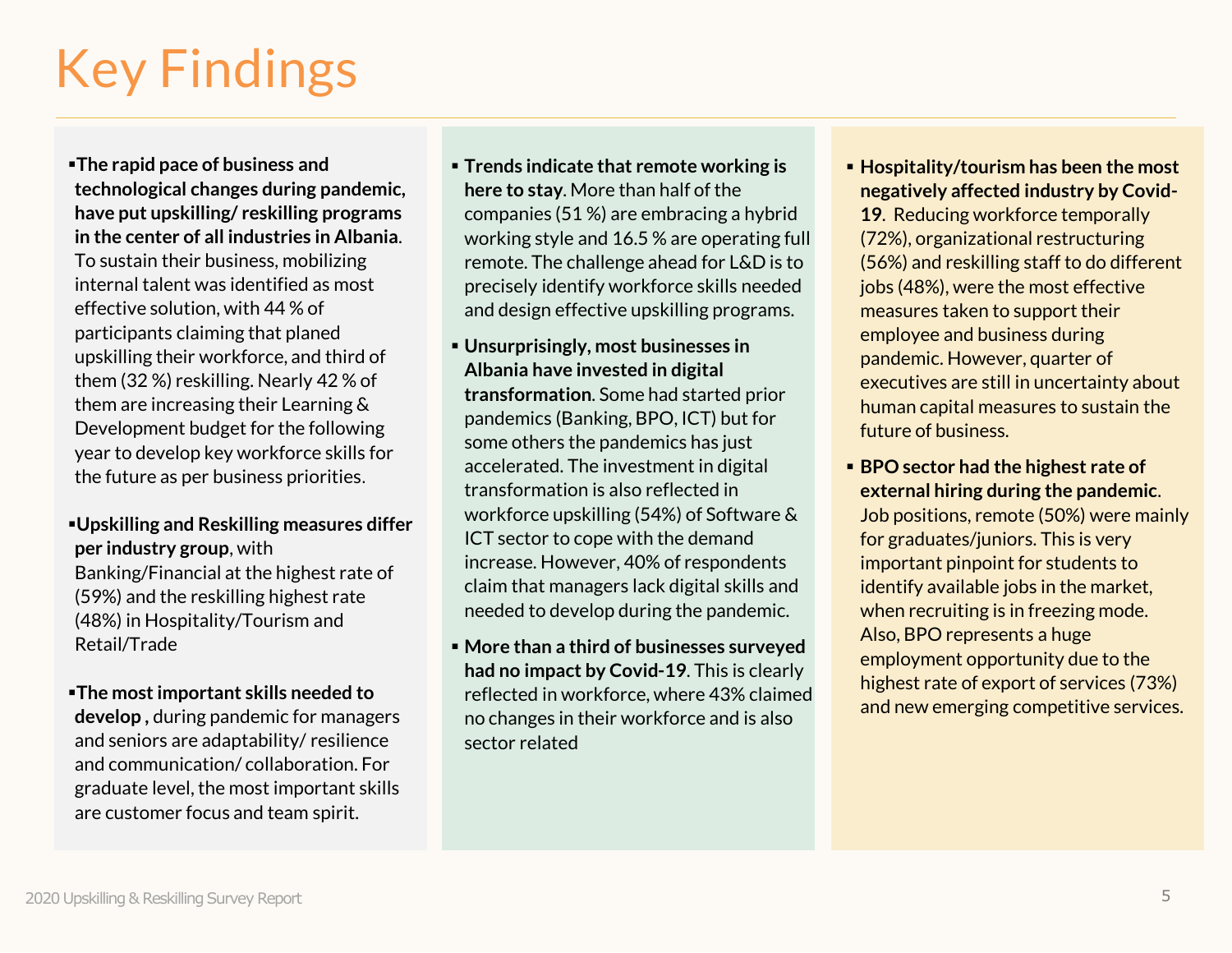## Companies and Respondent profiles







### **Company Ownership**

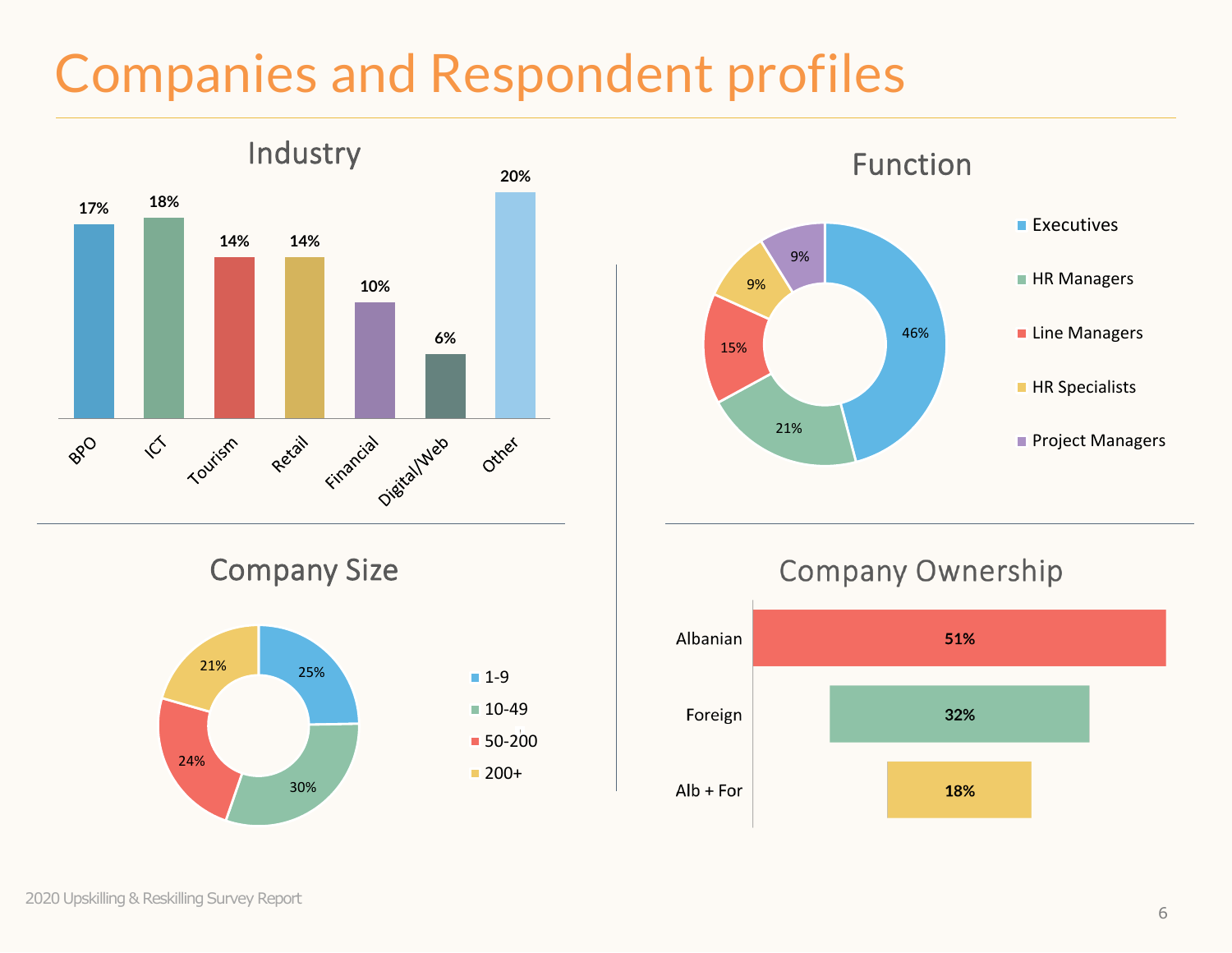## COVID-19 impact in Albania

The pandemic has impacted business in Albania. It has affected the way they operate, their products, their customers, revenues, and employees.



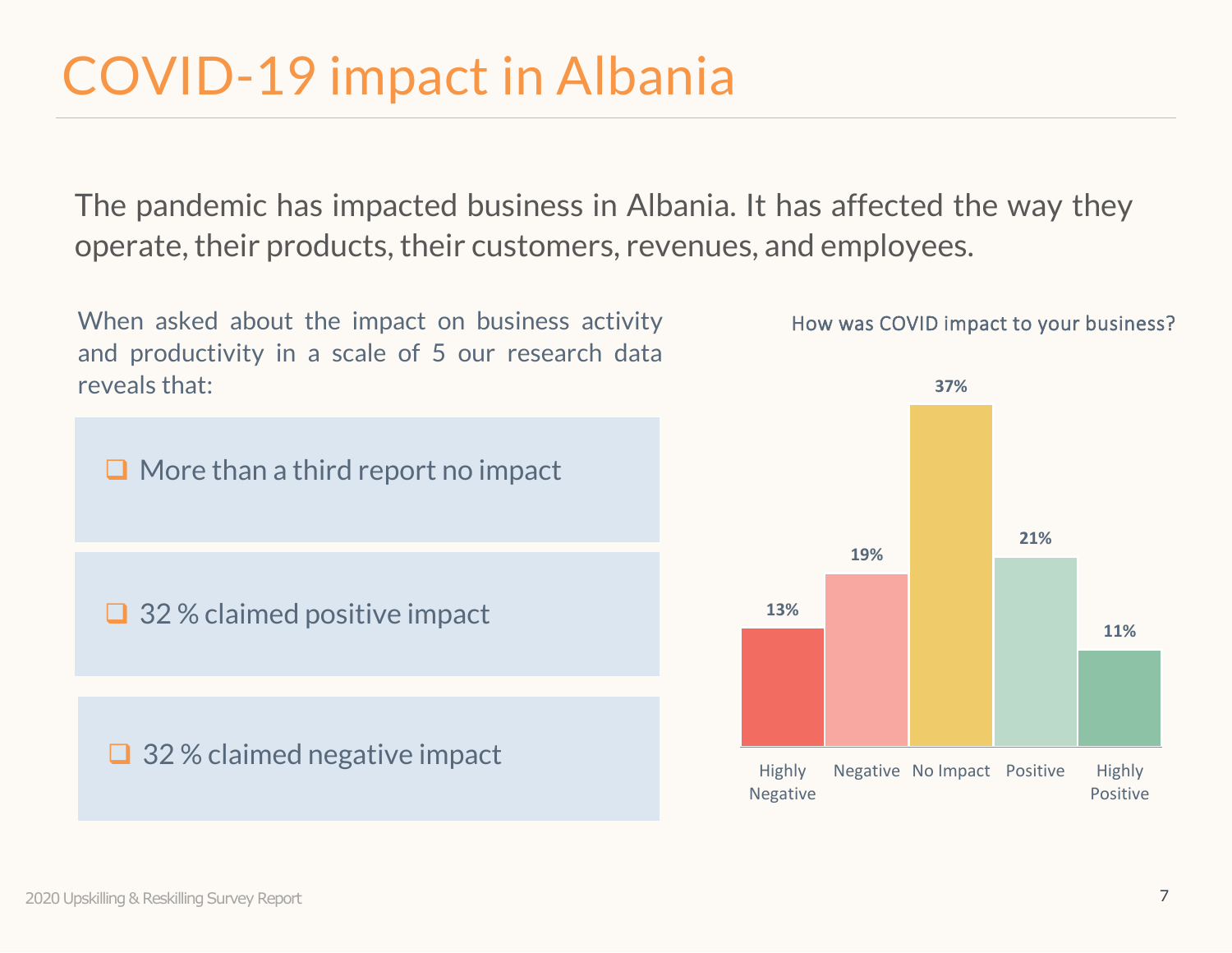## COVID19 impact - by Industry

According to the survey data analysis on COVID - 19 impact based on the industry, the results are as following:

| <b>Negative Impact</b>              | <b>No Impact</b>                    | <b>Positive Impact</b>              |
|-------------------------------------|-------------------------------------|-------------------------------------|
| 33%                                 | 50%                                 | 17%                                 |
| <b>Banking/Financial Services</b>   | <b>Banking/Financial Services</b>   | <b>Banking/Financial Services</b>   |
| 13%                                 | 27%                                 | 60%                                 |
| <b>Business Process Outsourcing</b> | <b>Business Process Outsourcing</b> | <b>Business Process Outsourcing</b> |
| 72%                                 | 8%                                  | 20%                                 |
| Hospitality/Tourism                 | Hospitality/Tourism                 | Hospitality/Tourism                 |
| 32%                                 | 40%                                 | 28%                                 |
| Retail/Trade/Real Estate            | Retail/ Trade/ Real Estate          | Retail/Trade/Real Estate            |
| 30%                                 | 50%                                 | 20%                                 |
| Marketing/Digital / Web             | Marketing/Digital/Web               | Marketing/Digital/Web               |
| 19%                                 | 58%                                 | 23%                                 |
| Software / IT Solutions             | Software / IT Solutions             | Software / IT Solutions             |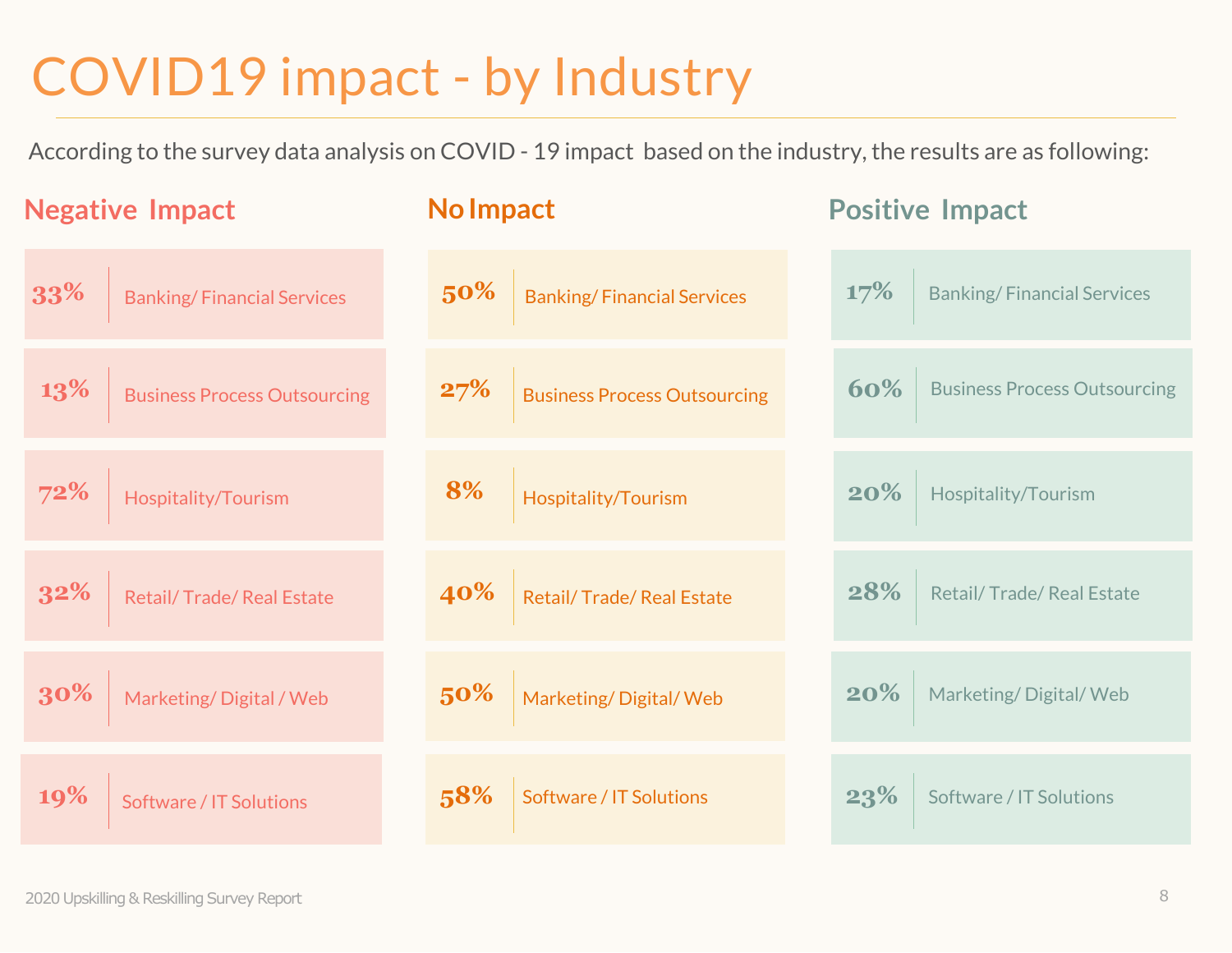## Measures taken during Covid-19

The Pandemic forced business leaders to take workforce measures to adapt to the New Normal. The bar chart represents the share of survey respondents who indicated that:

### How did your workforce change?



### had no change in workforce **35%**

Despite the fact of not having workforce changes, these companies went through internal transformation by restructuring the organization and temporary reassign workers to do different tasks.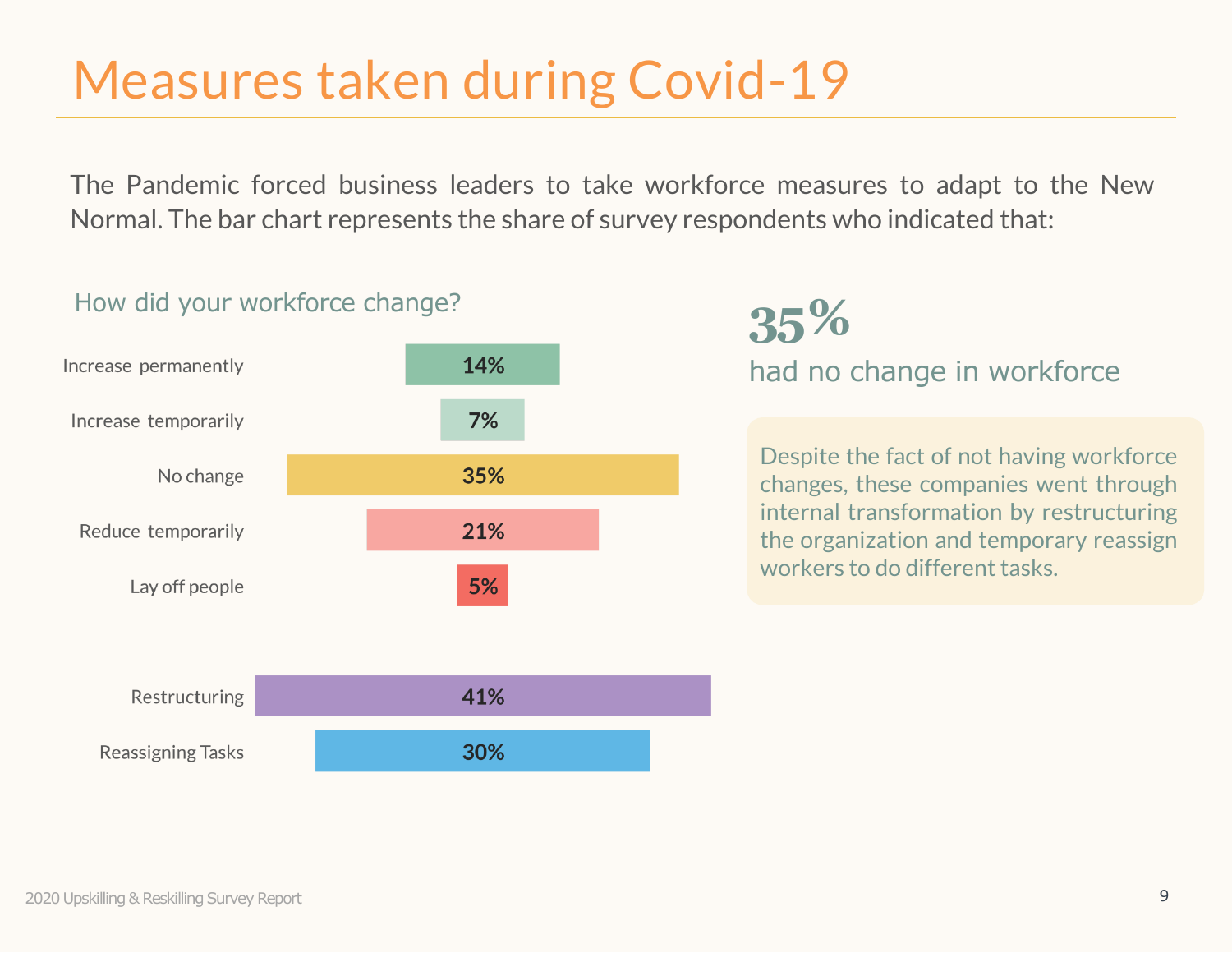**The COVID-19 pandemic has been** one of the most challenging crises most business today have ever faced. Being unprepared in front of the crise, new technology adaptation and managing people remotely companies needed to develop essential skills. Aiming to identify those skills we have categorized in three levels: managers, expert, and graduate level.

**Additionally, this report** might also be useful for self-development purpose by individuals. Employees who will master their skills based on what companies need will be the most required talent in market.

**This section of the report** takes stock of the types of skills that are currently in demand in three different levels. This information might be used as guide by L&D professionals as it helps to understand the most valued skill in the market and in their industry.

**Communication** is one of the most important skills needed for managers, seniors & graduates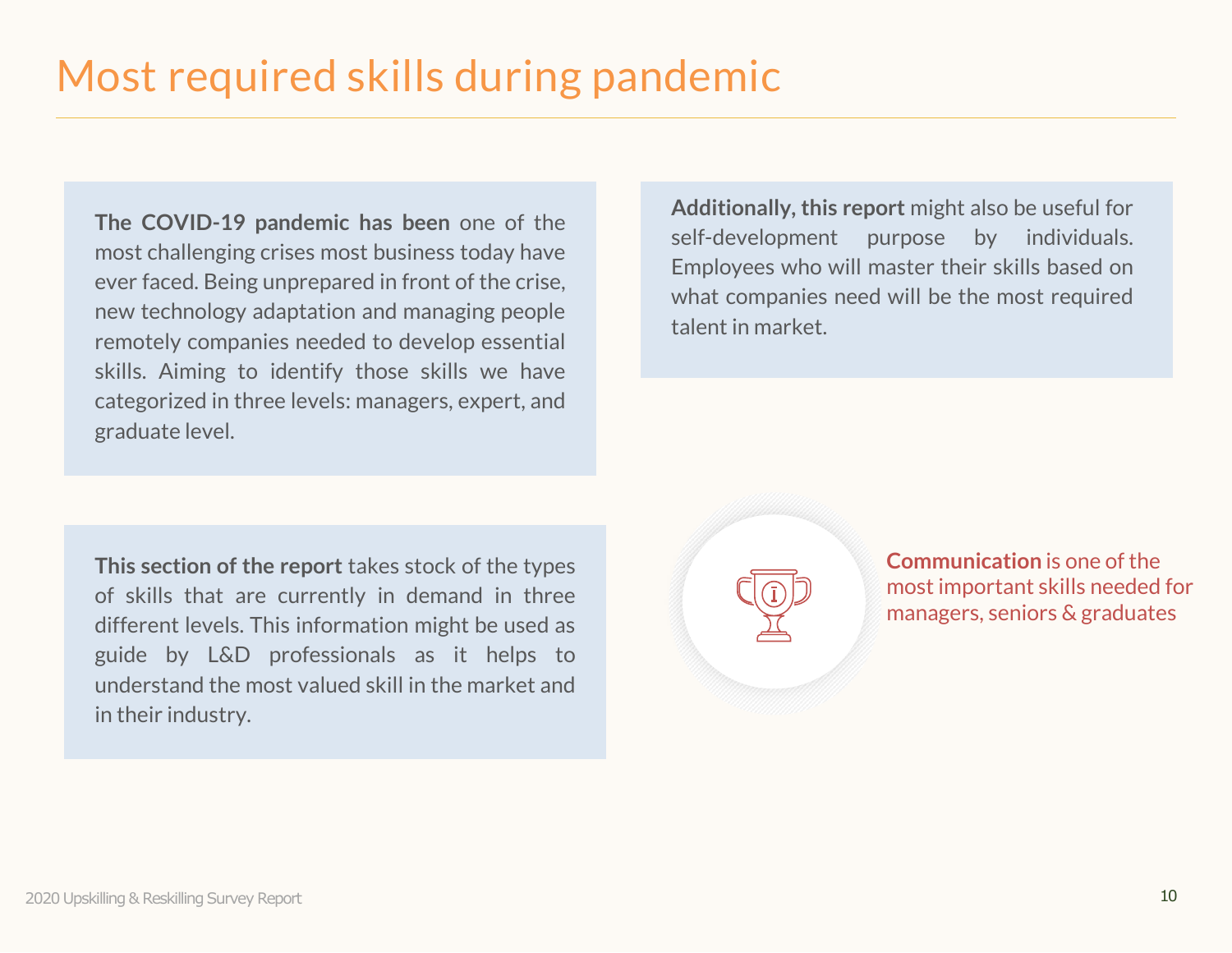## Most required skills during pandemic: Managers/ Seniors

According to the results the top 4 most needed skills to develop at managerial and senior level are:

| Adaptability/<br><b>Resilience</b>     | due to rapid changes this is the<br>most important skill to sustain<br>the businesses.                         | planning activities and organizing<br>resources by taking account of<br><b>Planning &amp;</b><br>changing circumstances is<br>organizing-<br>essential for business operations |
|----------------------------------------|----------------------------------------------------------------------------------------------------------------|--------------------------------------------------------------------------------------------------------------------------------------------------------------------------------|
| Communication/<br><b>Collaboration</b> | working remotely means that this<br>skill is important to improve<br>relations with employees and<br>customers | accelerated digitalization in<br><b>Digital Skills</b><br>response to COVID-19, need to<br>develop digital skills                                                              |

### **Skills to Develop at Managerial Level:** Skills to Develop at Senior Level:



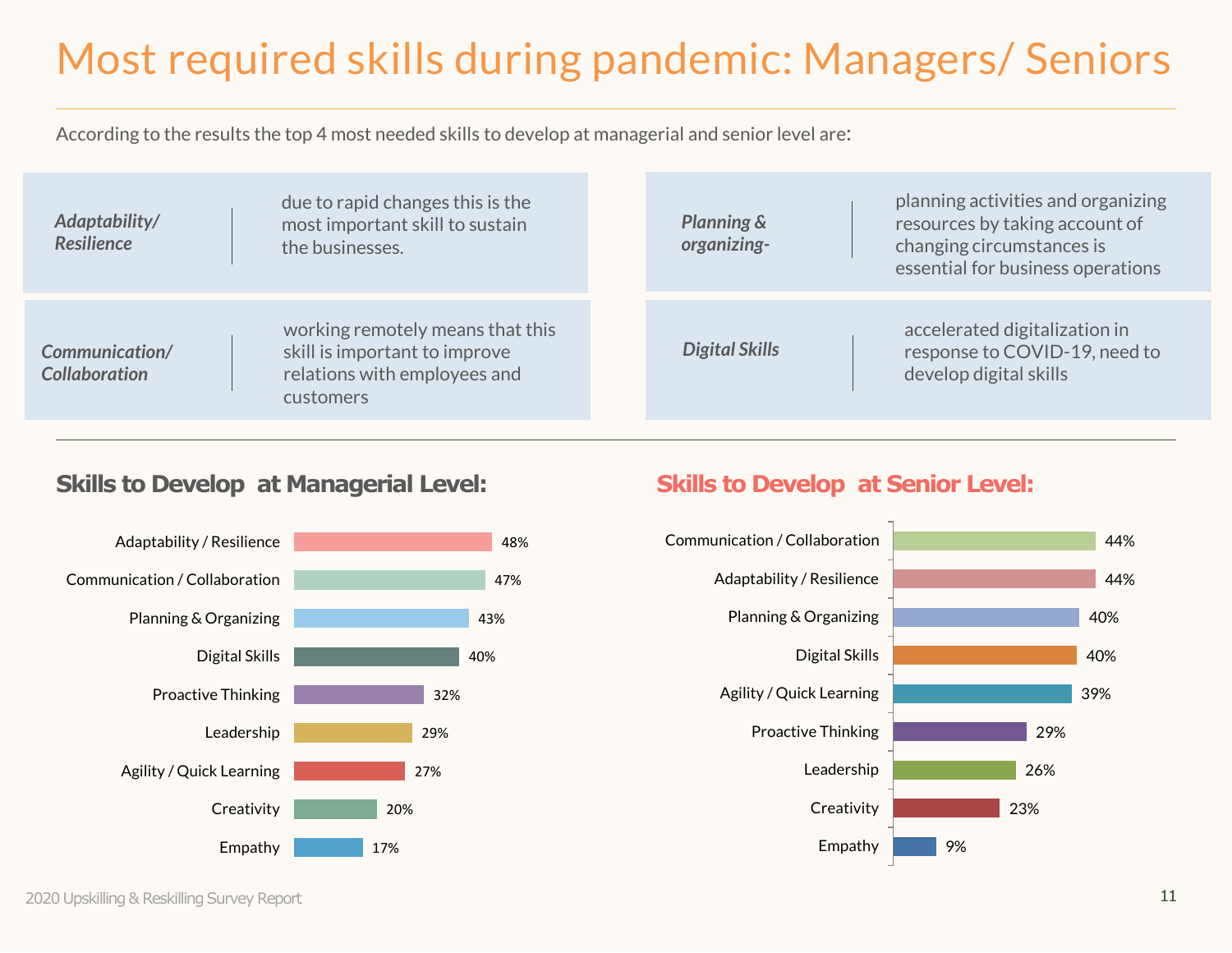### Most required skills during pandemic: Graduates

42%



### **Skills to Develop at Graduate Level:**

The bar graph provides the list of skills graduates/ juniors need to develop during pandemic. The skills are ranked by frequency. Top 4 skills selected by respondents are:

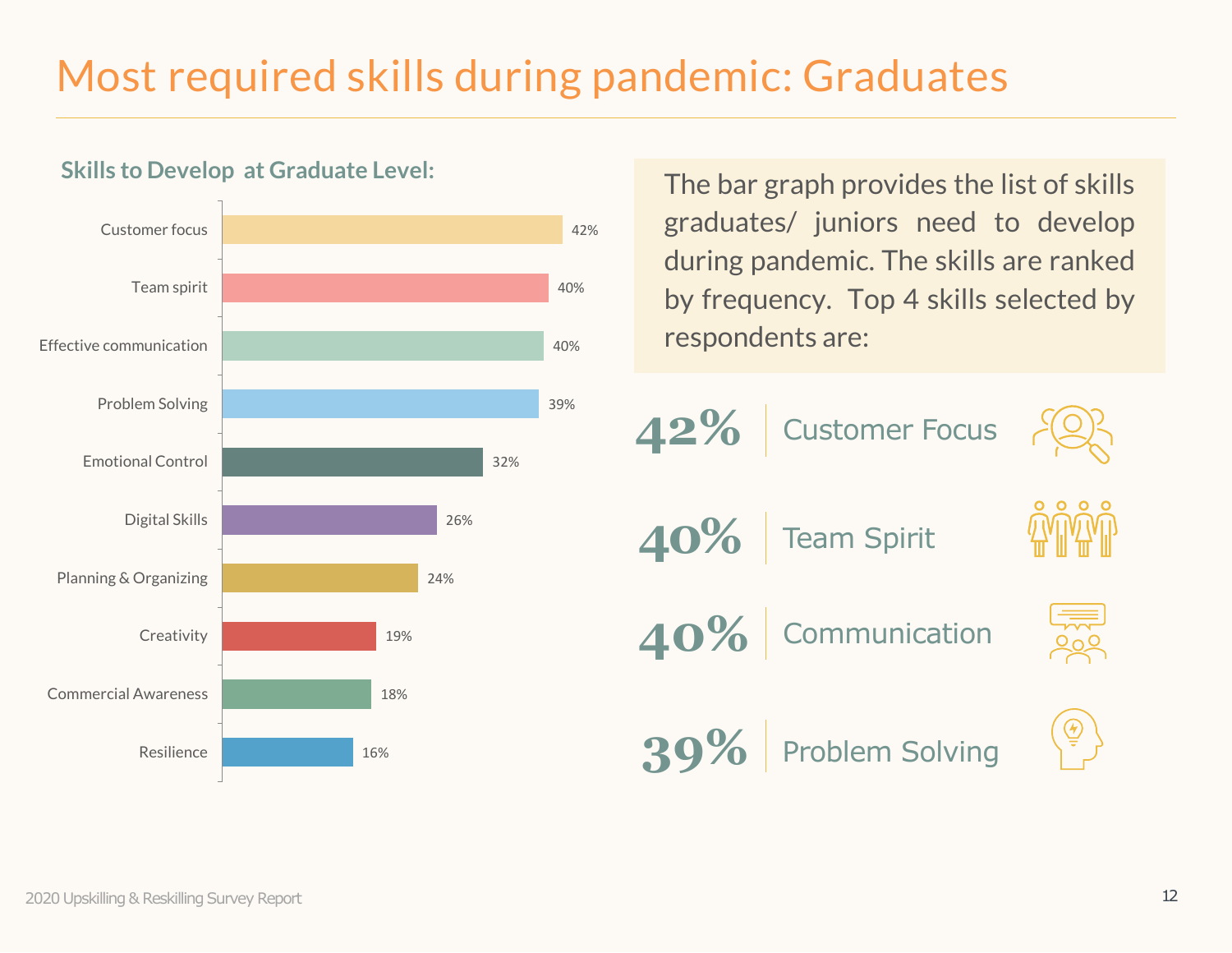## COVID19 impact in Upskilling/ Reskilling



Covid-19 had affected the upskilling/ reskilling programs in almost all companies.

The survey report reveals that:



of the participants have increased their reskilling & upskilling programs.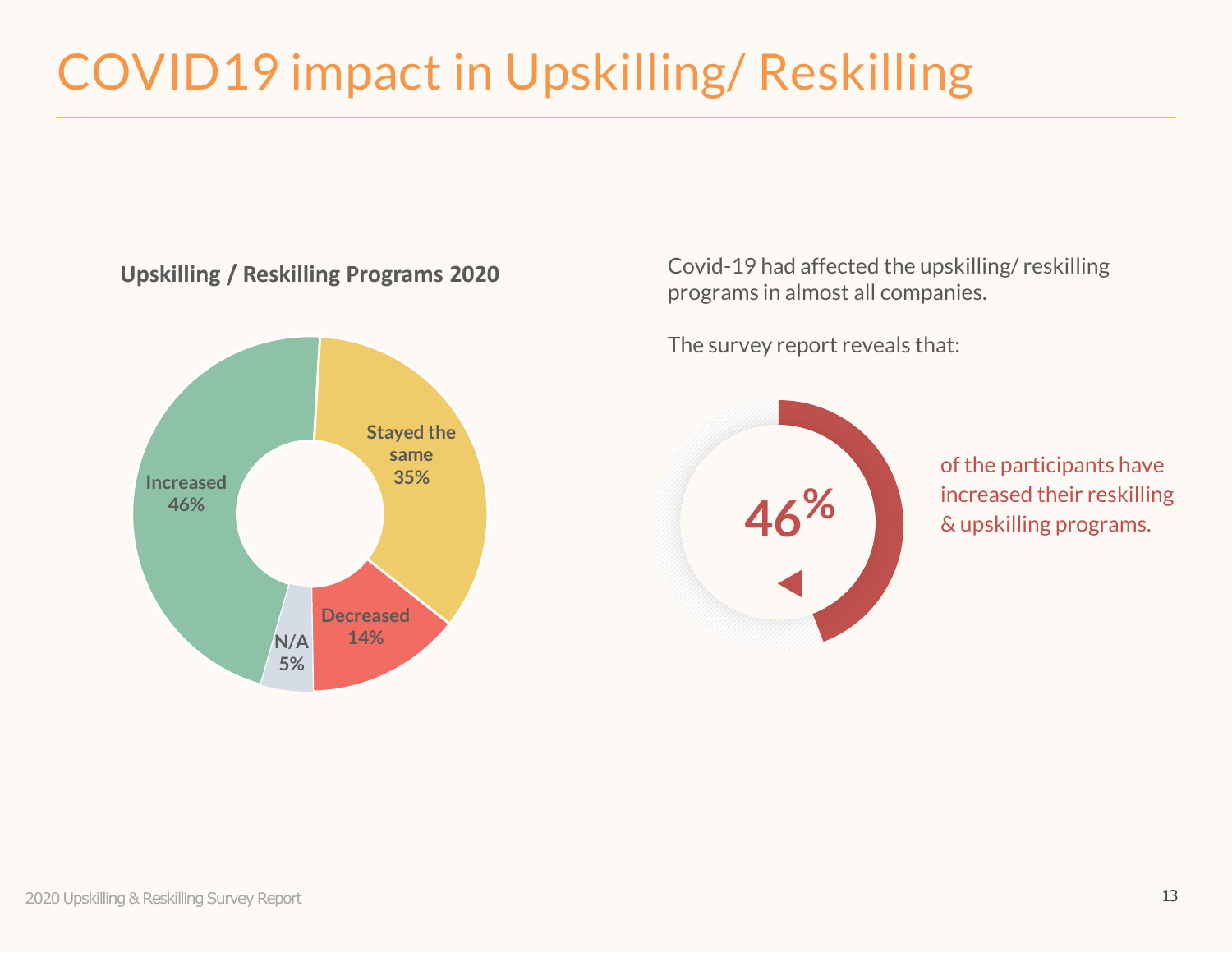**Which was the top action your company used to sustain the business during the pandemic?**



When it comes to top actions used by companies to sustain their business during the pandemic, survey data conclude that:

Most companies mobilized internal talent to sustain their business during the pandemic, through upskilling and reskilling.

**Among the notable findings**, data shows that 11% of surveyed increased their workforce through external hiring. Aiming to identify job positions filled through graduate/junior external hiring during the pandemic we used other source than survey data. Hence, each of these companies have been questioned through phone. In conclusion, mainly BPOs have external recruited graduates/ juniors during the pandemic.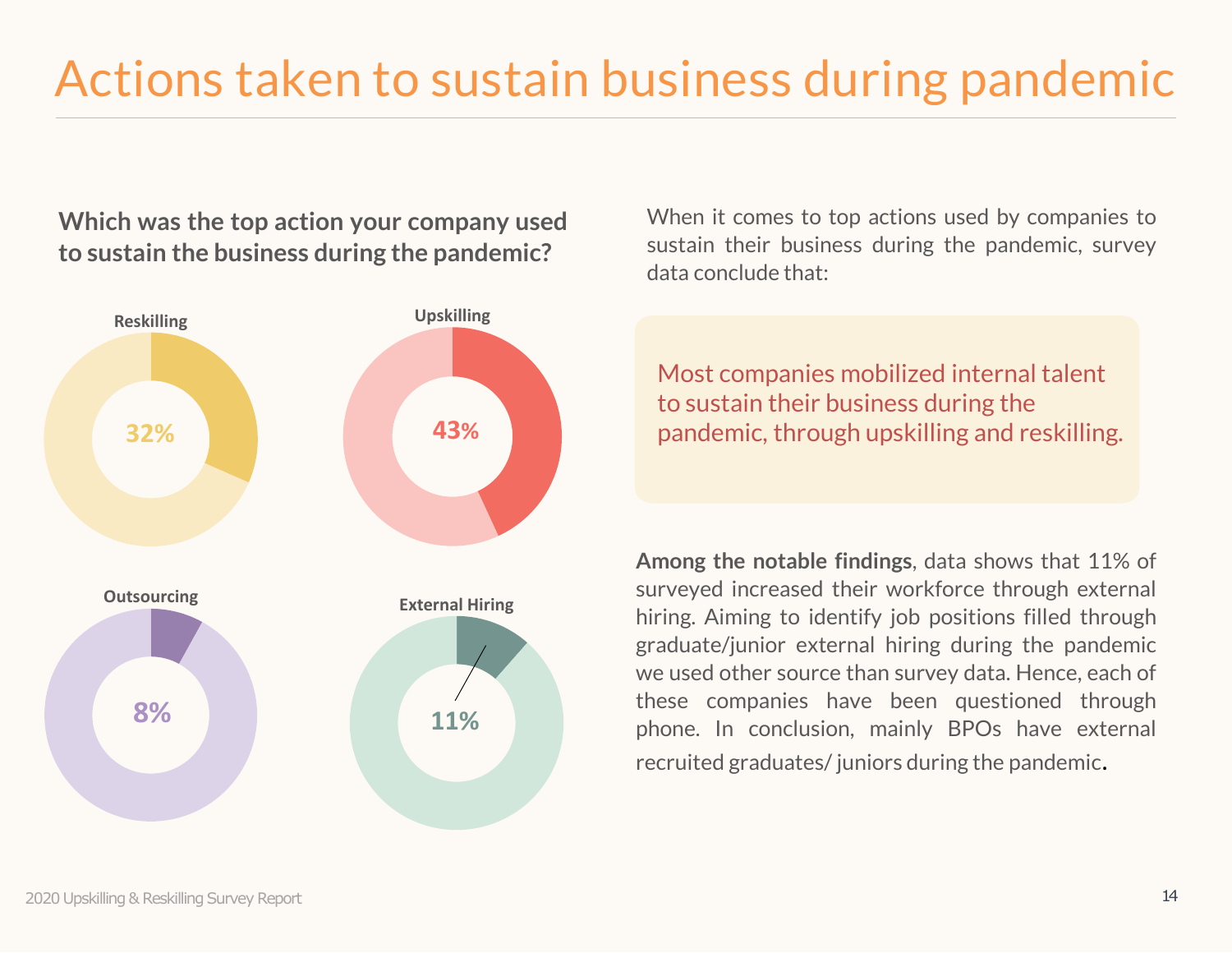## Upskilling/ Reskilling Challenges

### Main obstacles to implement US/RS programs?





**Despite the current economic downturn**, senior leaders understand the value of human capital investment. Interestingly, decision makers/ executives are willing to develop skills of their workforce.



of decision maker/ executives are increasing their budget regarding L&D programs in 2021.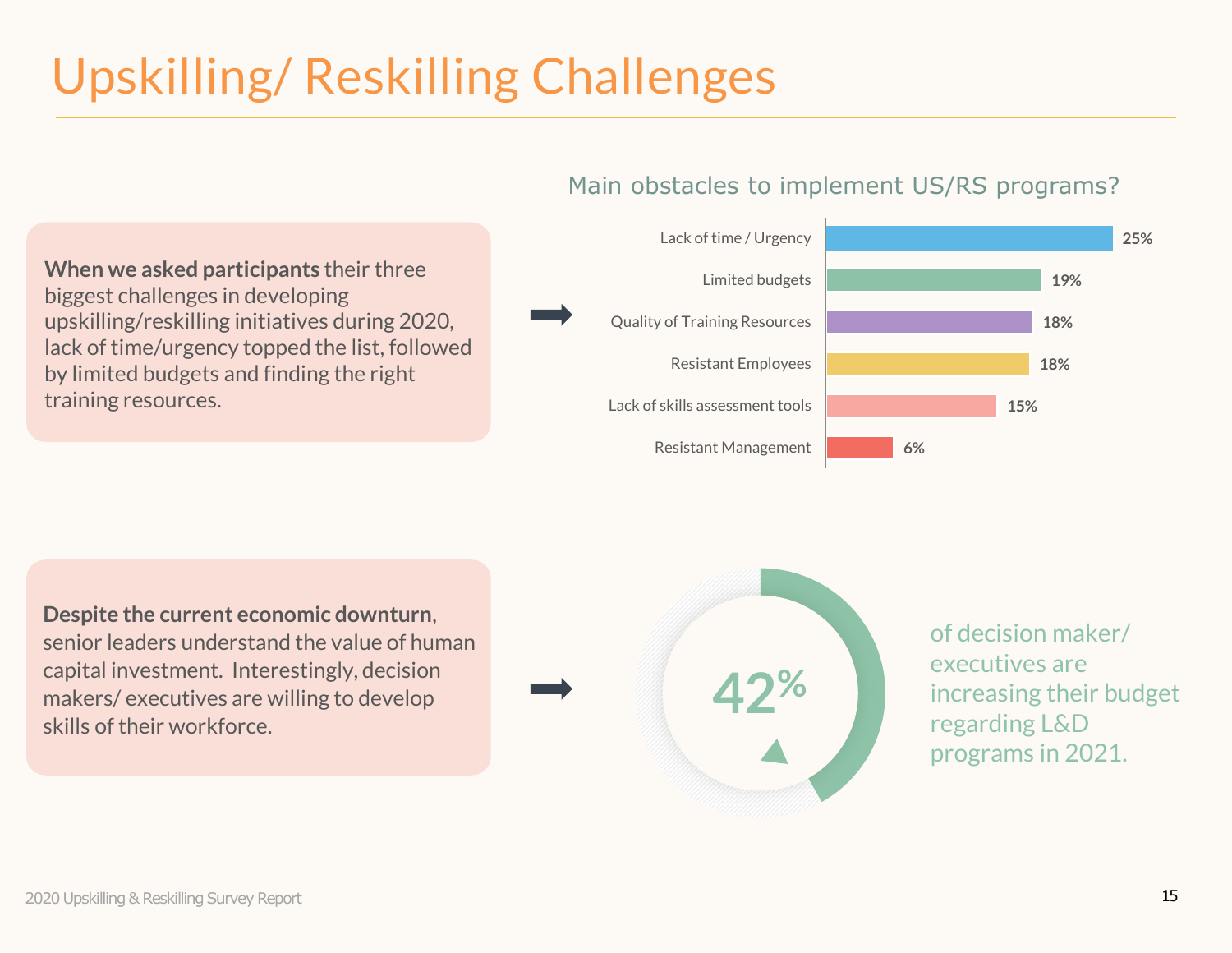## New job categories emerging in Albania

Analyzing trends from the figures shared in survey, participants expect that top 5 emerging job categories in Albania in the next 5 years are:

| 41%        | <b>Business Development</b> |  |
|------------|-----------------------------|--|
| <b>38%</b> | Digital Transformation      |  |
| <b>34%</b> | Software & Apps Development |  |
| <b>33%</b> | <b>Digital Marketing</b>    |  |
| <b>33%</b> | <b>Data Analysis</b>        |  |

The emergence of these job categories reflects the continuity of technology adoptions in the future.

**Which job categories do you expect to be the top emerging ones in your industry in the next 5 years?**



.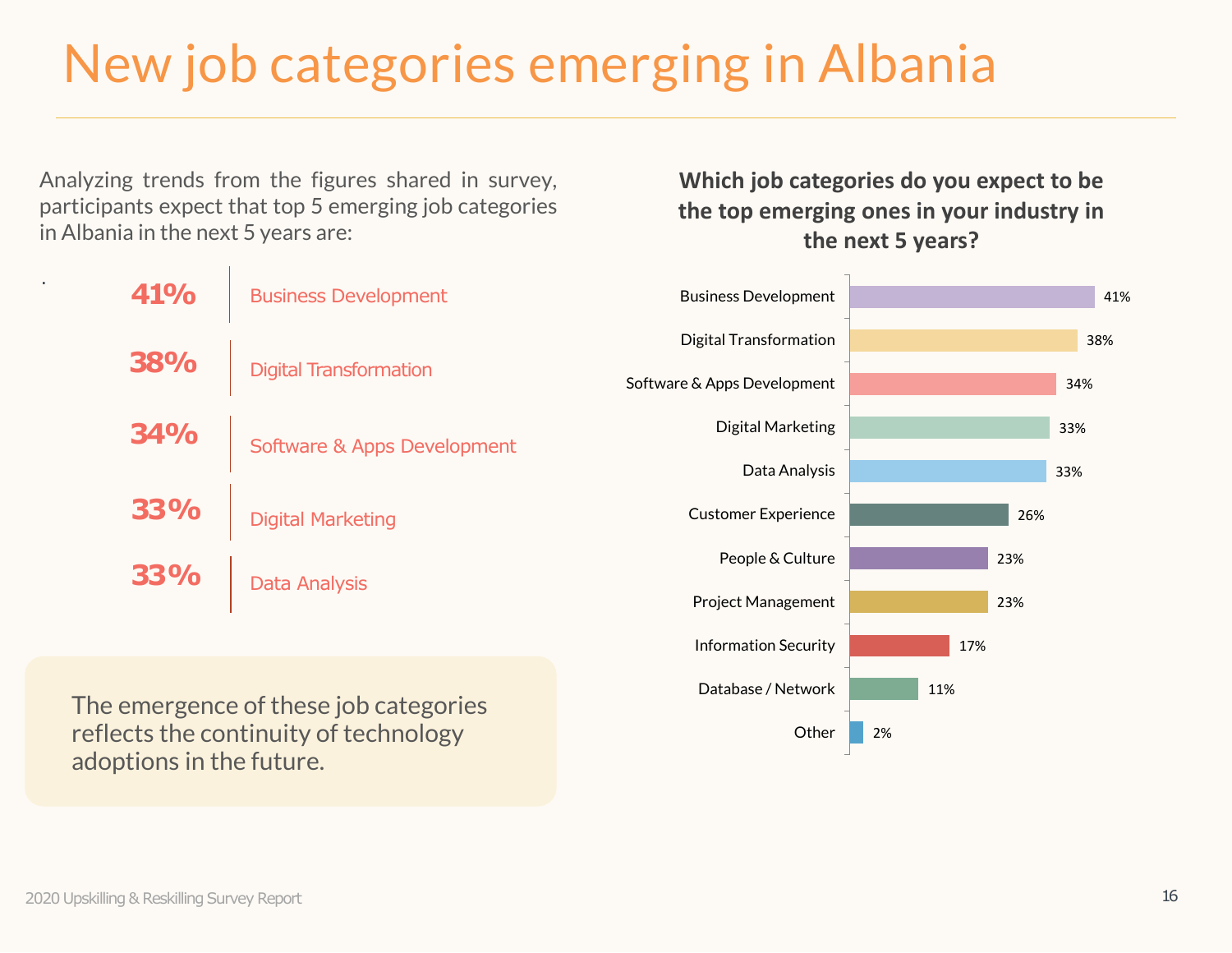## Business Digital Landscape

If there was ever a time to reflect on Business Digital Landscape, it is now. Even before COVID-19 struck, digital tools and experiences were becoming normal for us. Now, as we are constrained by pandemic, the new digital normal is accelerating.

Unsurprisingly, most businesses in Albania have invested in technology and digitalized work processes. When our participants were asked about the stage their company is regard to remote working and digital culture, they pointed out that:

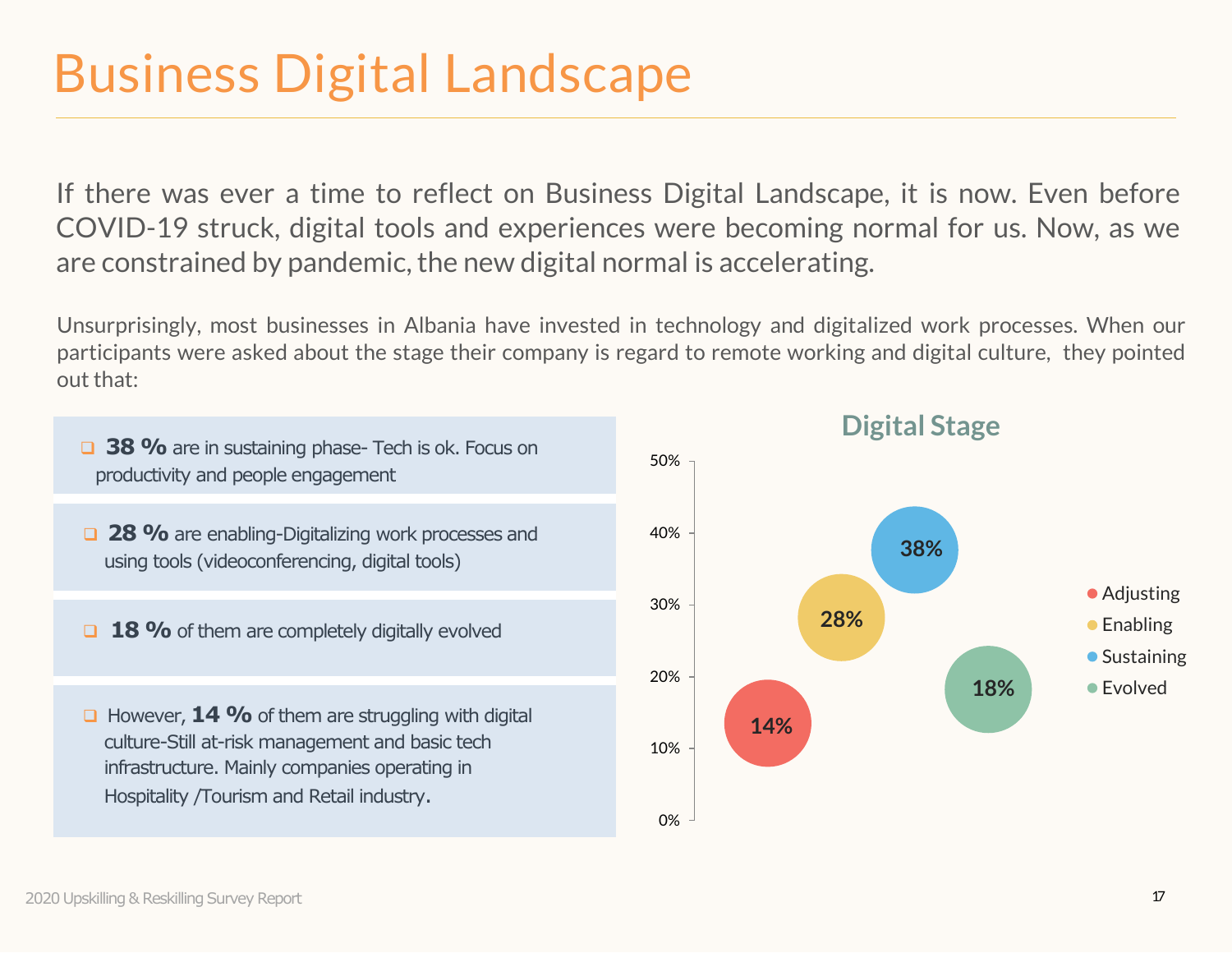## Employee Wellbeing

Besides the changes Covid-19 brought to business operations it has also brought significant well-being challenges as workers have struggled to adapt to new ways of work over a short period of time.

To address the most effective actions taken by companies concerned about employee wellbeing, data show that:

|            | provided support by increasing<br>57%<br>visibility of management team                                                                   |  |
|------------|------------------------------------------------------------------------------------------------------------------------------------------|--|
| 57%        | created a sense of team,<br>51%<br>through virtual gathering                                                                             |  |
| 51%<br>44% | upgraded health and safety<br>44%<br>procedures                                                                                          |  |
|            | It is interesting to show that some<br>of the companies have used<br>coaching programs, although the<br>numbers are not as big $(17)$ %. |  |

### **Wellbeing**

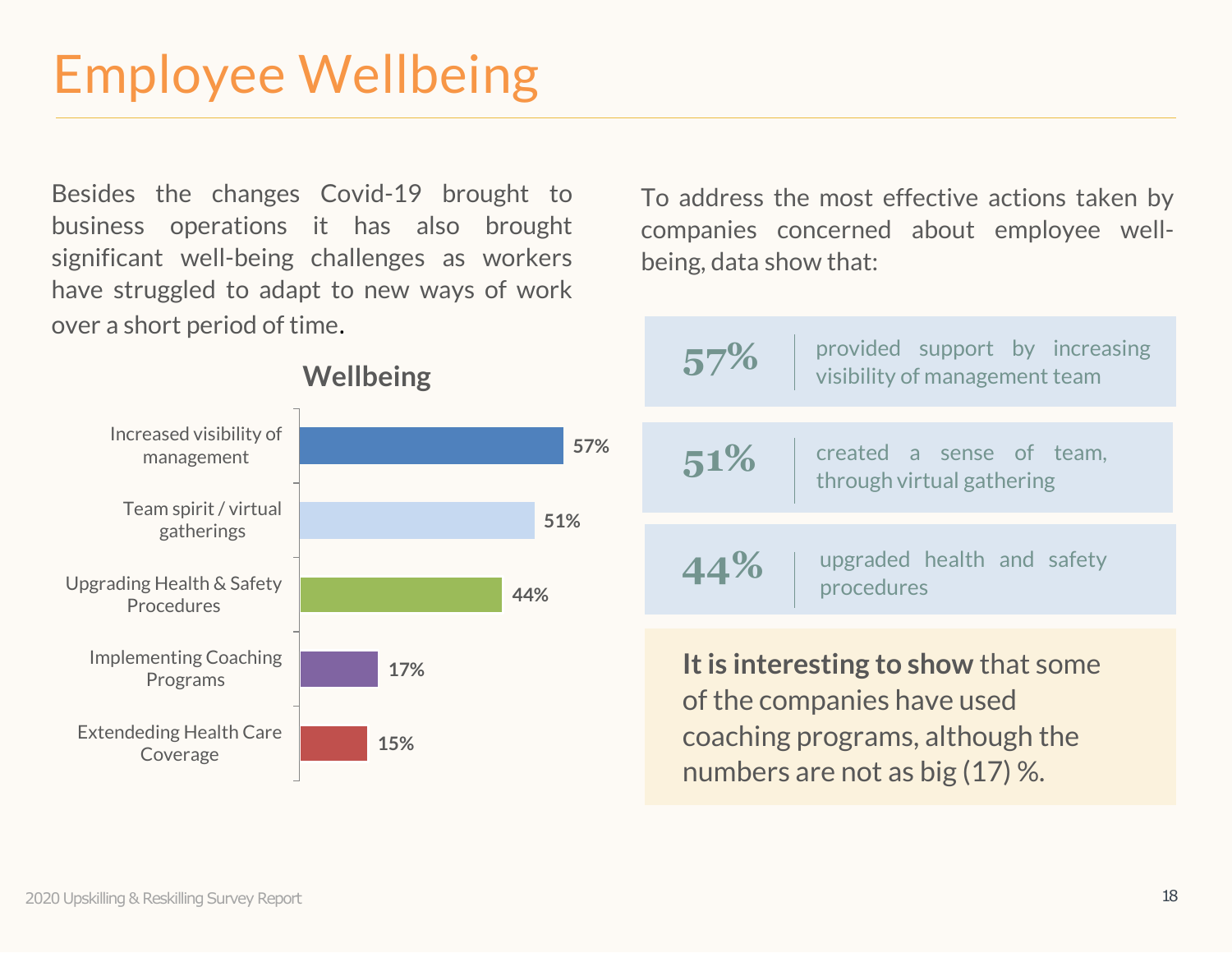## Work Style

**Our survey results** show that almost half of the companies are adapting a hybrid working style to support the work-life balance of employees.

It is important to understand that the future of work has already arrived for a large majority workforce. 29 % of surveyed apply flexible working schedule and 16 % have moved their workforce to operate remotely.

However, some types of business operations cannot be resumed remotely such as those in the Hospitality or Manufacturing that depend on inperson presence.

Measures taken to support employees Work-Life Balance: